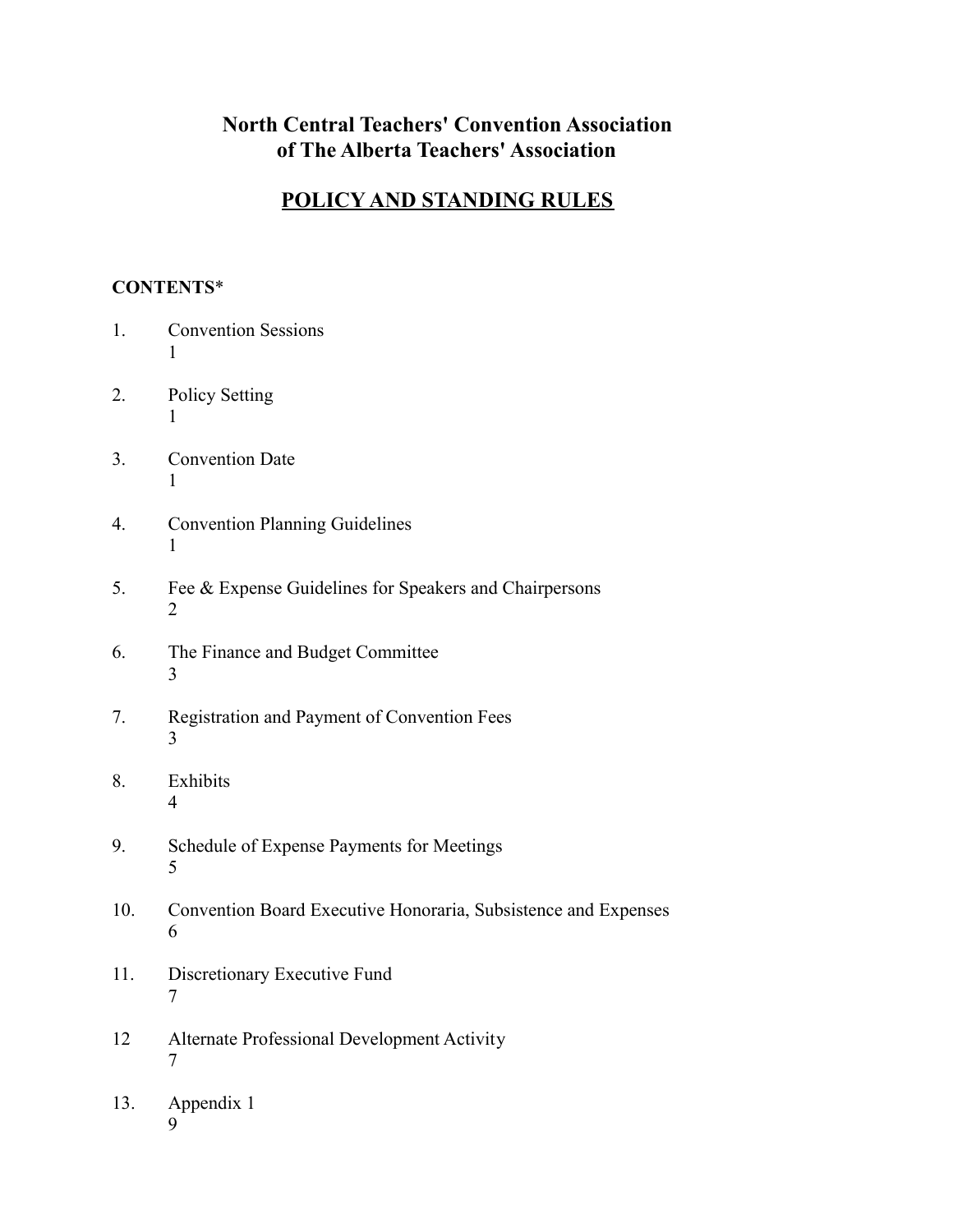\*The month and year of effective changes to dollar figures will be shown in square brackets.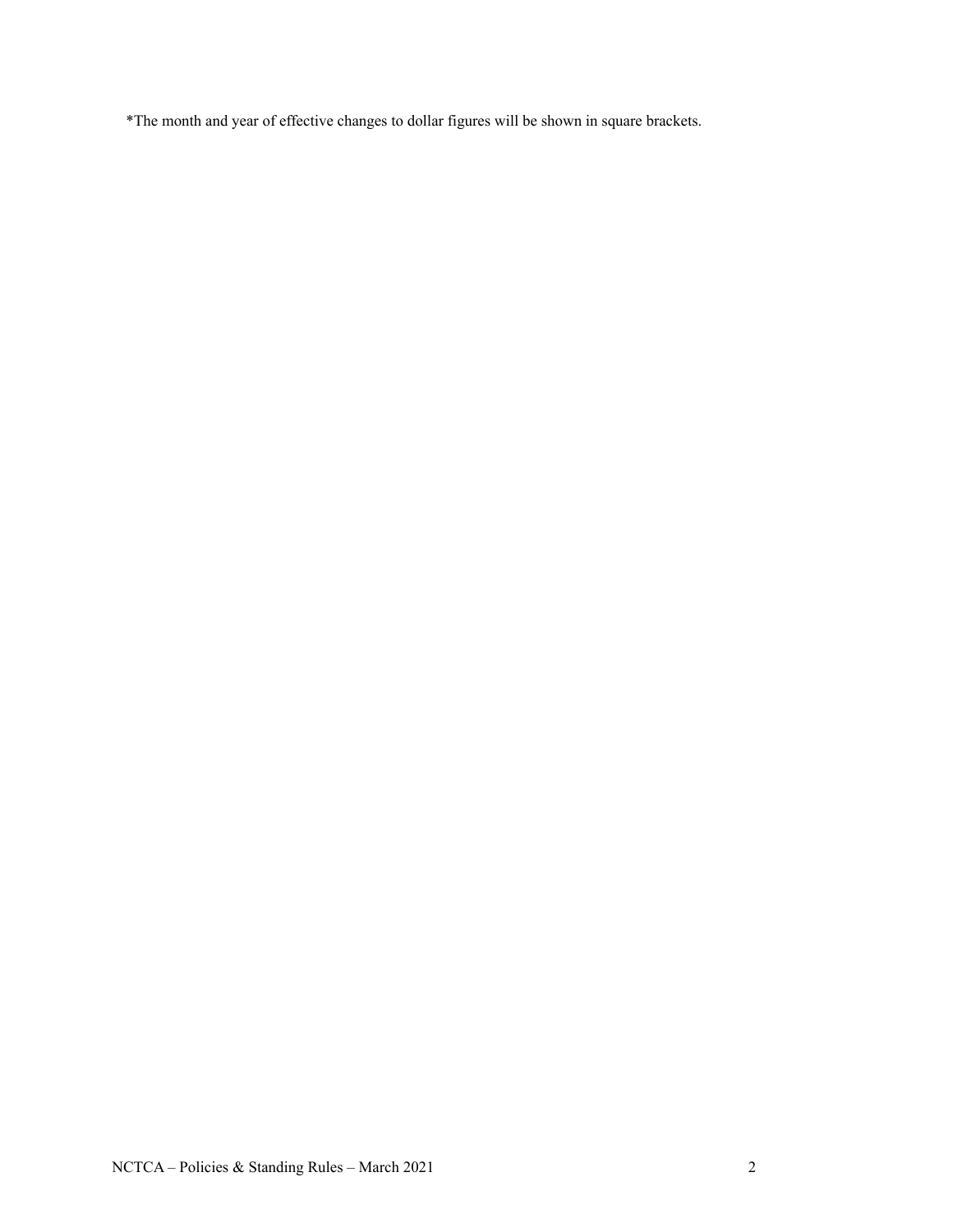### <span id="page-2-0"></span>**1. CONVENTION SESSIONS**

- <span id="page-2-1"></span>1.1 Convention sessions will support the Mission and Vision of teachers' conventions.
	- 1.1.1 Highlight initiatives of the Alberta Teachers'Association related to teaching and learning.
	- 1.1.2 Enhance teachers' professional practice related to the Teaching Quality Standard and Descriptors for Principal Quality Practice.
	- 1.1.3 Promote public education as defined by The Alberta Teachers'Association.
	- 1.1.4 Enhance the image of the teaching profession.
	- 1.1.5 Promote the expertise of Specialist Councils of the Alberta Teachers'Association.
	- 1.1.6 Consider the expertise of external PD partners.
	- 1.1.7 Include sessions involving authorized curriculum resources.
	- 1.1.8 Are in keeping with ATA policy directions.
- 1.2 Avoid alignment with any political party.

### **2. POLICY SETTING**

- 2.1 The President shall appoint an ad hoc committee made up of the Past president and at least two board members to review the Policies and Standing Rules annually.
- 2.2 The convention board shall set and revise policy upon the recommendation of this ad hoc committee.
- 2.3 Policy may be changed by a notice of motion submitted in writing, at least 45 days prior to the next board meeting, by the executive or by a board delegate and passed by two-thirds of the board.

#### <span id="page-2-2"></span>**3. CONVENTION DATE**

3.1 The convention shall be held on a Thursday and Friday in February (usually the first full week in February), as set by the Alberta Teachers'Association.

#### **4. CONVENTION PLANNING GUIDELINES**

- 4.1 The Director of Program, Program Co-Chair and the program committee shall be responsible for planning and organizing the convention.
- 4.2 The executive committee shall be responsible for overseeing all decisions made by the executive members and their committees.
- 4.3 A total of 45 days' release time from teaching duties in each convention year shall be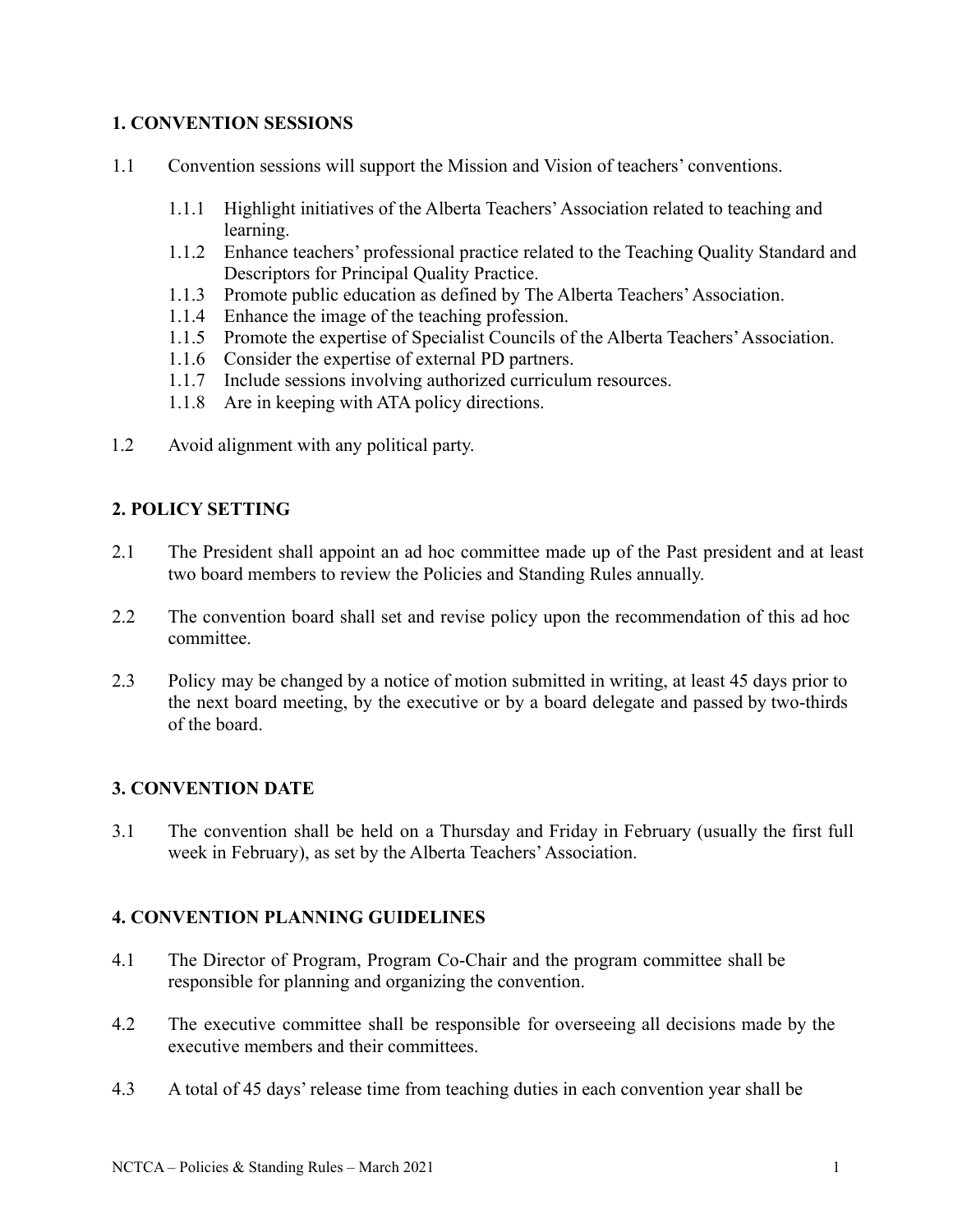allowed, subject to the approval of the relevant school board, for the executive committee. This does not include the following days that executive members must attend: scheduling day, pre-conference day and post-conference day and also PDAC for the President and Vice President Director of Program.

- 4.4 The convention shall have a minimum of four Featured Speakers.
- 4.5 The template shall include a sufficient number and a variety of sessions to accommodate the number of attendees on each of the two convention days.

#### <span id="page-3-0"></span>**5. FEE & EXPENSE GUIDELINES FOR SPEAKERS AND CHAIRPERSONS**

- 5.1 Speakers' fees (see Appendix 1 for fee schedule):
	- 5.1.1 The maximum fee for a featured speaker shall not exceed the set amount (Canadian funds). Any exceptions to this policy must be approved by the Board.
	- 5.1.2 The total cost of featured speakers shall not exceed 60% of the amount budgeted for speaker fees for the entire program within one budget year. [March 2008]
	- 5.1.3 There is a set fee for a one-hour session, on and a half hour, a two-hour session, a three hour or half day session and for a full day session.
- 5.2 Speakers' expenses
	- 5.2.1 Speakers from outside the convention area may be offered transportation, accommodation, meal expenses and costs related to release time, as approved by the program committee.
	- 5.2.2 Speakers who do not receive a fee or expenses may be given a gift card or a token of appreciation.
	- 5.2.3 Speakers from the member locals will not be offered transportation, parking, meal or accommodation expenses; they will receive the gift mentioned in 5.2.2.
	- 5.2.4 No fee, expenses or gifts shall be offered to speakers that are employees of the ATA and/or the Government of Alberta.

NCTCA will follow indigenous protocol in consultation with the ATA. Gifts may accompany protocol as a symbol of appreciation.

5.3 The expenses of chairpersons for sessions held off-site must be supported by original receipts and submitted for reimbursement to the treasurer/finance manager. In cases where more than one speaker or chairperson is involved, financial arrangements must be made with the Treasurer/Finance manager or Director of Program.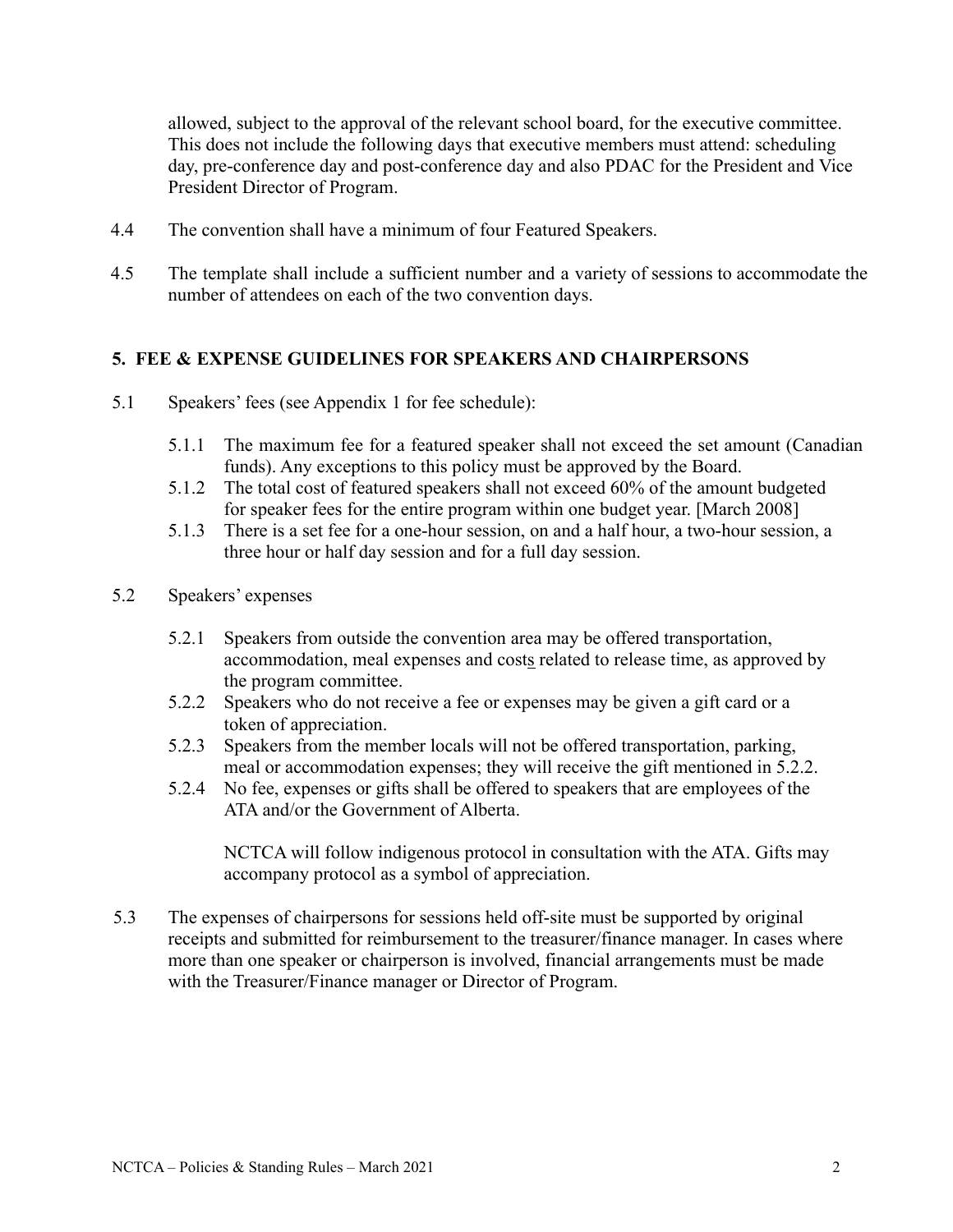- <span id="page-4-0"></span>5.4 Members of the Program Committee may receive the token of appreciation gift as per 5.2.2.
- 5.5 Office staff may be hired to work during convention.

### **6. THE FINANCE AND BUDGET COMMITTEE**

- 6.1 The committee shall consist of the treasurer/finance manager, the Past President and two Board members to:
	- 6.1.1 review and make recommendations to the executive regarding the proposed annual budget; and
	- 6.1.2 review the annual financial statement; and
	- 6.1.3 review the assistant to the executive's and finance manager's salaries annually.

#### **7. REGISTRATION AND PAYMENT OF CONVENTION FEES**

- 7.1 The convention fees are set per year for all full-time and part-time members. No refunds are to be made to locals or teachers who leave employment before convention. (see Appendix 1)
	- 7.1.1 The convention fee shall increase by \$5 plus GST each year for each active member employed on full-time or part-time basis, effective for the following Convention. [June 2011]
	- 7.1.2 The increase will be subject to review annually by the finance committee and announced at the first board meeting after convention.
	- 7.1.3 Changes to the set convention fee beyond the value outline in 7.1.1 shall be proposed as a notice of motion at the first board meeting after the convention.
- 7.2 The member locals shall remit 30% of the required Convention fee based on the previous year's teacher count by the end of October with the remainder based on current year's teacher count to be paid at the end of January.
	- 7.2.1 Locals have the option to submit to the convention association  $1/6<sup>th</sup>$  of the annual convention fee beginning March 1st based on the number of full-time and part-time teachers used to calculate the local fee rebate.
- 7.3 Board representatives are required to provide member count for billing purposes. The member count for payment of fees shall be the count as provided by board delegates all locals in the board data collection form.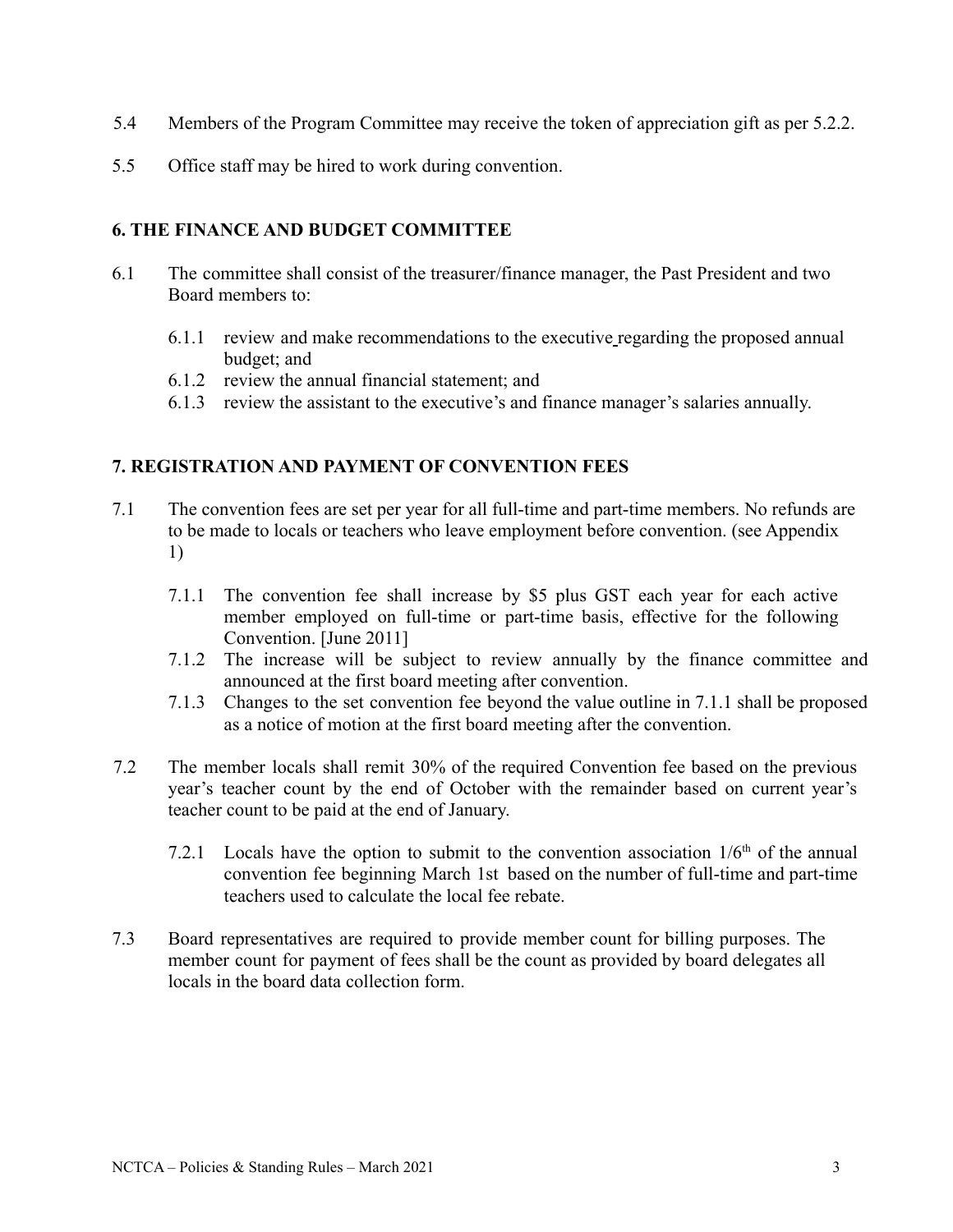- 7.4 In rare cases, convention associations and their member-locals may request permission from the executive secretary or their designate to invite other non-members (such as school board trustees or MLAs) to participate in or observe specific convention activities.
	- 7.4.1 Additional guests may be invited, subject to the approval of the President. At the discretion of the president, such guests may or may not be charged the non-member registration fee.
- 7.5 Payment of convention fees constitutes the official registration for all attendees.
- 7.6 Supplementary fees may be approved by the program committee and these fees shall be collected in advance from individuals or local authorities.
	- 7.6.1 No refunds for registration cancellations in pre-registered sessions under \$10 will be given; a 10% cancellation fee will be withheld from pre-registration opening date until January 15 of the current convention year. No refunds will be given after January 15 unless the program committee has cancelled the pre-registered session. [October 2010]
		- i. In case of extreme circumstances, the participant may receive a refund upon review by the Program Chair, Co-Chair and President.
	- 7.6.2 Full refunds will be made if a session has been cancelled.
- 7.7 Substitute teachers (including retired teachers) working in the NCTCA convention area are welcome to attend free of charge.
- 7.8 Student teachers who are participating in practicums in the NCTCA area at the time of the convention may attend provided that they have the identification bracelet obtained from their college or university's student local or from their practicum facilitator.

#### **8. EXHIBITS**

- 8.1 All exhibits are to be arranged by the director of exhibits.
- 8.2 For-profit exhibit booths and not-for-profit booths shall pay the outlined set fee including GST for the two days of the convention. (see Appendix 1)
	- 8.2.1 The price per booth shall be reviewed annually with consideration of other conventions. (see Appendix 1)
- 8.3 Cancellation refund schedule
	- 8.3.1 Once accepted, the exhibitor will have 45 days to pay the deposit or their booth will be released, and their application will be cancelled.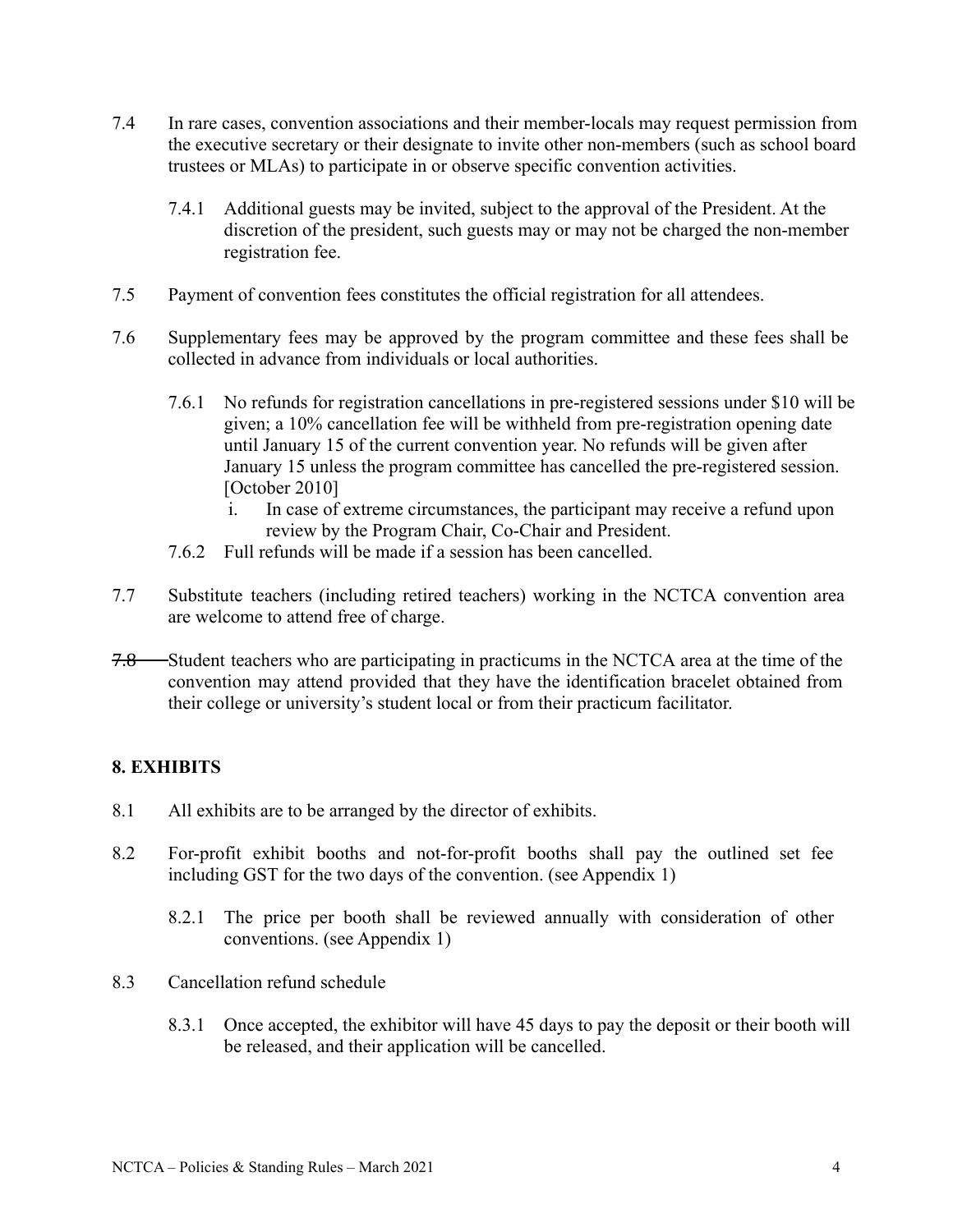- 8.3.2 No refunds for exhibitor booths will be given after January 15 of the convention year.
- 8.3.3 A 10% cancellation fee will be withheld for cancellations made before December 15 of convention year.
- 8.3.4 A 25% cancellation fee will be withheld for cancellations made between December 16 to January 15 of the convention year.
- 8.4 Preference will be given to vendors who promote the teaching profession or public education.
- 8.5 Exhibitors must clearly state what is going to be sold or promoted on the application to exhibit form.
	- 8.5.1 Religious exhibits and controversial subject matter, so long as it supports the Alberta Program of Studies will be reviewed and approval is at the discretion of the executive.
	- 8.5.2 Applications from companies that sell, promote or display products and information that violate ATA policy or damage the image of the teaching profession or public education will not be accepted.
- 8.6 Exhibitors will take into consideration the safety of convention delegates.
- 8.7 Consideration will be given to the Association's business partnership with Morgex Insurance and Capital Estate Planning.
	- 8.7.1 Other financial services will be vetted by the ATA.
- 8.8 Signs based on legal advice regarding disclaimers for exhibits will be prominently posted at the exhibits site.

#### **9. SCHEDULE OF EXPENSE PAYMENTS FOR MEETINGS**

- 9.1 Members shall be paid subsistence for meetings. (see Appendix 1)
- 9.2 Return mileage shall be the rate set by the Alberta Teachers'Association.
- 9.3 Hotel accommodation will be provided for one night if residence is more than 200 km from the meeting site or if the meeting begins at 8:00 a.m. or earlier.
- 9.4 If a hotel stay is required, the treasurer will reimburse up to the maximum allowed supported by original receipts (see Appendix 1). If a receipt is not provided, the member will be reimbursed the minimum fee.
- 9.5 If a hotel stay is required, an evening meal, morning meal (provided it is not included in the room rate) and lunch may be claimed. (see Appendix 1)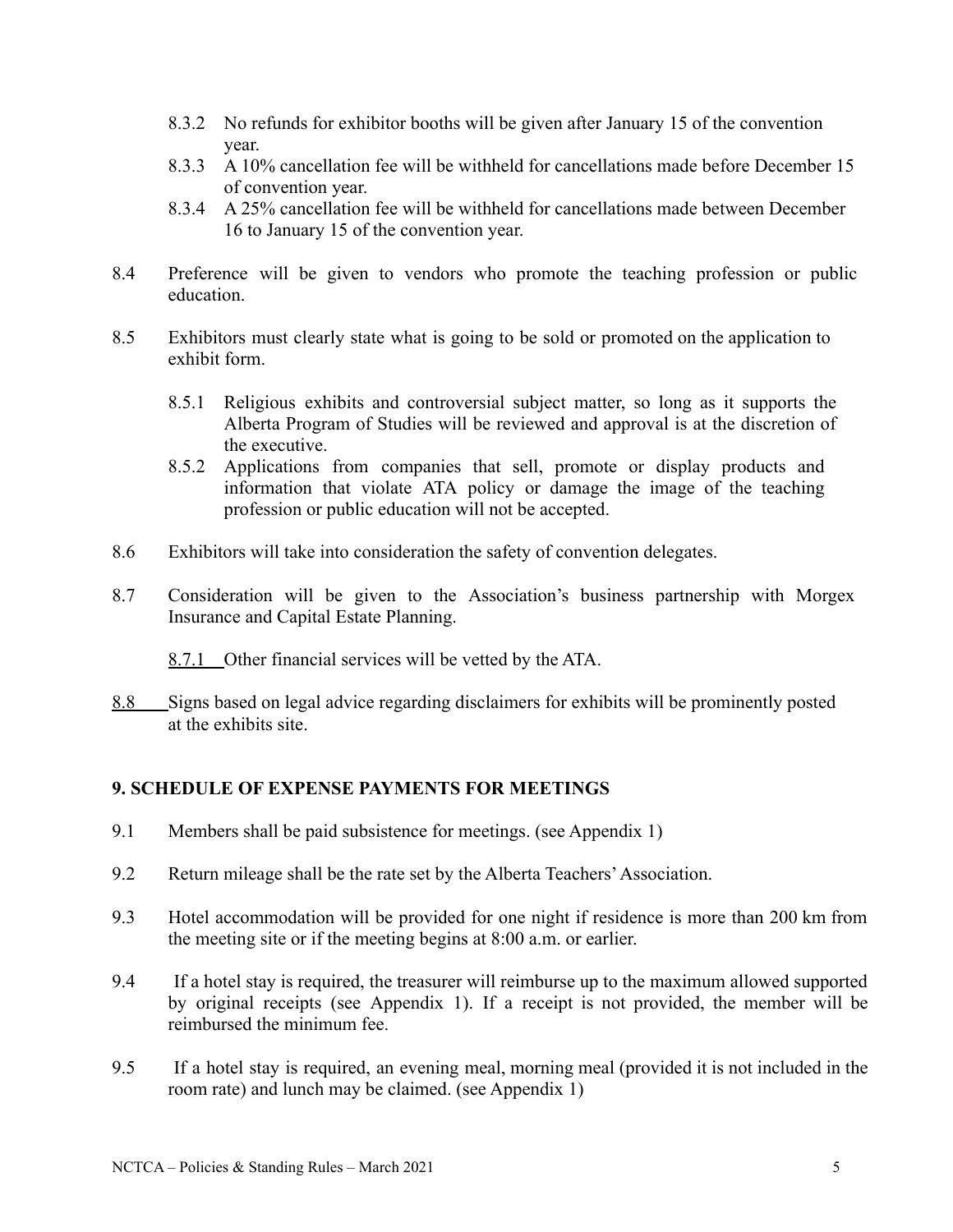- 9.6 In the event a full day board meeting, a member who attends from a distance of 300 km or more is entitled to a maximum of two night's accommodation and meal according to the fee schedule in Appendix 1.
- 9.7 The claim for any single meal shall not exceed the maximum amount (see Appendix 1) and claims for alcoholic beverages will not be honoured.
- 9.8 All claims for meals and accommodation must be supported by receipts.
- 9.9 Other expenses may be approved by the executive committee.

#### <span id="page-7-0"></span>**10. CONVENTION BOARD EXECUTIVE HONORARIA, SUBSISTENCE AND EXPENSES**

- 10.1 Each executive member shall receive an annual honoraria according to the set fee schedule. (see Appendix 1)
- 10.2 Subsistence shall be paid to each executive member listed in 10.1 on a monthly basis, to cover expenses for use of personal internet, phone, printer, related office supplies used to fulfil executive duties. (see Appendix 1)
- 10.3 Contracted support staff that assist with convention administration organization and operation will be paid a monthly allocation. (see Appendix 1)
- 10.4 Elected members of the executive are encouraged to attend another convention or conference during the year they serve in office and will be reimbursed for travel, accommodation, registration and substitute teacher according the Fee schedule on Appendix 1.
	- 10.4.1 First-year members of the executive are encouraged to attend an Alberta teachers' convention; those who have served two or more years may attend a teachers' convention, specialist council conference or subject specific conference.
- 10.5 All members of the executive committee shall be provided with password protected and encrypted laptop computers.
- 10.6 Upon retirement from the executive committee, executive members computers remain the property of the NCTCA and will be disposed of according to ATA policy.
- 10.7 All computers will be replaced as needed. Old computers will be disposed of as per ATA policy.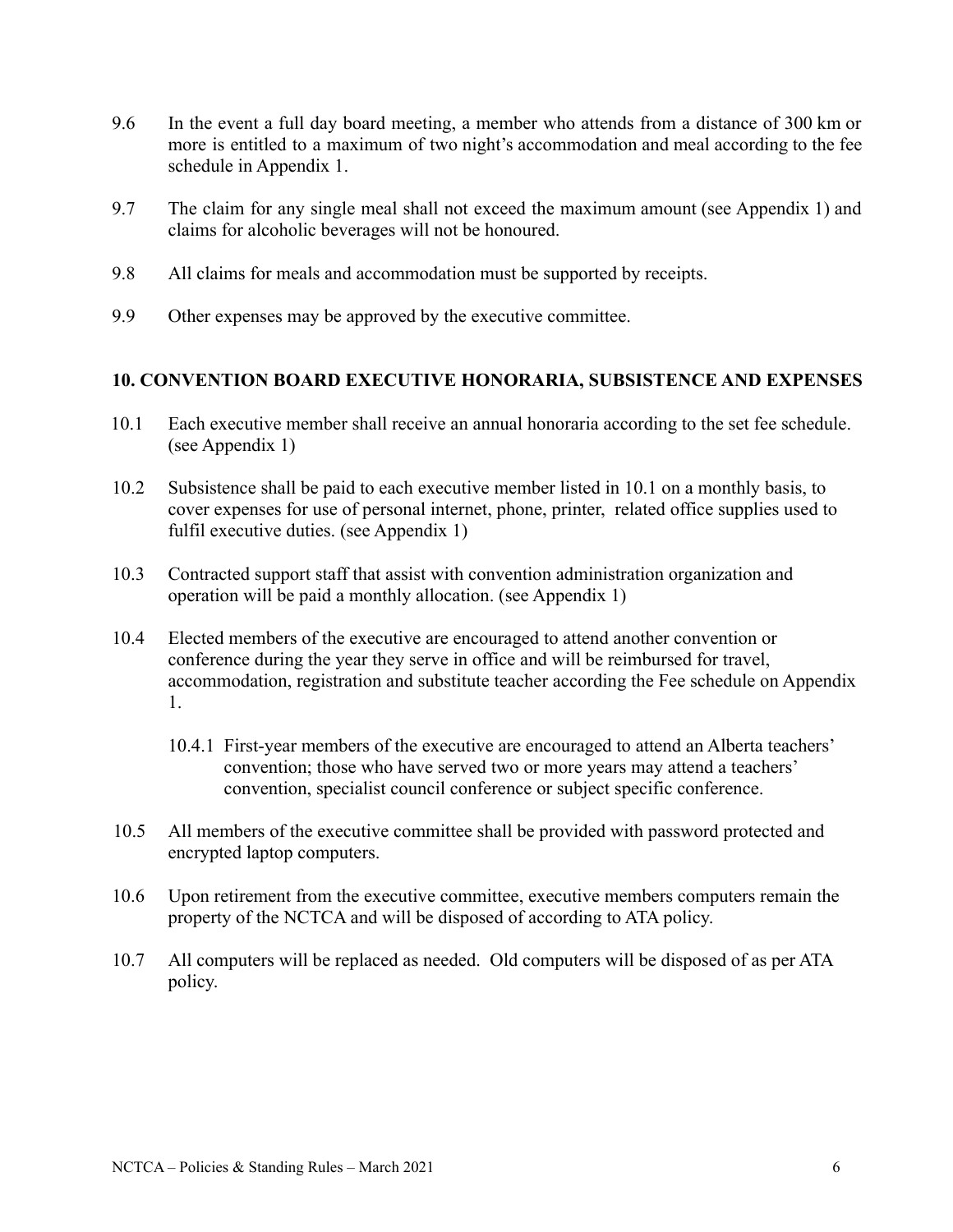#### **11. DISCRETIONARY EXECUTIVE FUND**

- 11.1 The executive may, at its discretion, purchase a gift for board members on exceptional occasions, for long standing board members ( 10 years service or more) or for executive members who retire from the board.
- 11.2 An Honorary President may be selected for nominations for a person that has been, actively involved in NCTCA as a board or executive member for 10 years or more.
	- 11.2.1 The following expenses will be covered for the Honorary President and one guest: Room for 2 nights Parking Friday Partners in Education luncheon for 2 and access to host room during convention The honorary president will receive a gift (value not to exceed \$150)

#### **12. ALTERNATE PROFESSIONAL DEVELOPMENT ACTIVITY**

- 12.1 Convention Attendance
	- 12.1.1 Teachers have a legal, as well as professional, obligation to attend their annual teachers' convention. Teachers are paid for the two convention days because these days are defined in Section 78 of the *School Act* as part of the school year. As well, the ATA, through convention associations, has the responsibility for authorizing, planning, conducting and evaluating annual teachers' conventions for its members.
	- 12.1.2 Discipline charges can and have been brought against teachers who fail to attend their annual teachers' convention.
- 12.2 Alternate Professional Development Activities

Notwithstanding the obligation to attend their annual teachers' convention, teachers may request permission to be absent from the annual convention to attend alternative professional development activities scheduled at the same time. The following procedures are to be followed.

#### 12.2.1 Criteria

Without limiting the power of the convention attendance committee or the convention board, possible criteria for judging requests are:

- (a) The activity must be an organized professional development activity. (This excludes professional reading, discussion with colleagues, school meetings, university courses, etc.)
- (b) The activity must be an extraordinary professional development opportunity that could not be accessed by the teacher at another time.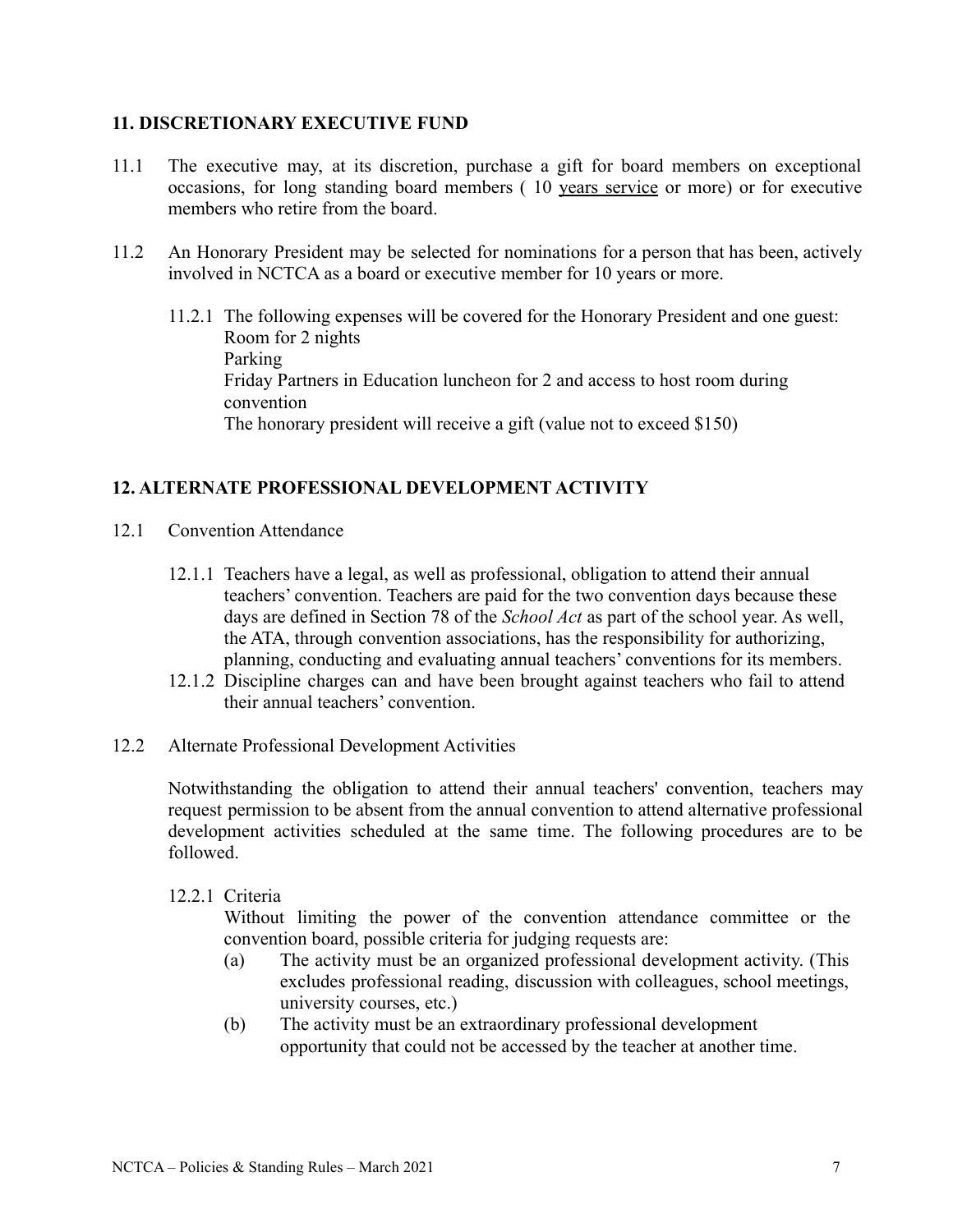- (c) The alternative activity must have some relevant professional development session not included in the convention program.
- (d) School trips such as ski trips or field trips, although worthy enterprises, do not qualify as professional development activities.
- 12.2.2 Requests
	- (a) The past president shall appoint two other executive members, other than the president, who shall become the convention attendance committee as outlined in the Constitution.
	- (b) Requests to attend alternative professional development activities must be submitted in writing to the past president. The past president must receive such requests no later than twenty (20) days prior to Convention. [October 2012]
	- (c) The convention attendance committee will rule on each request and inform the teacher of its decision as soon as possible. A written reply advising of acceptance or non-acceptance will be sent and the non-acceptance will include a brief statement of rationale.
- 12.2.3 Appeals
	- (a) The appeals committee shall consist of the president and two other executive members who were not on the convention attendance committee.
	- (b) The teacher may appeal the decision of the convention attendance committee to the appeals committee no later than five (5) days prior to Convention. [October 2012]
	- (c) A teacher appealing the decision of the convention attendance committee to the appeals committee shall submit reasons in writing.
	- (d) The decision of the appeals committee is final.
- 12.3 Other Absences from Convention
	- 12.3.1 Other legitimate absences from convention such as illness, compassionate leave, medical appointments, etc. must be dealt with following the usual procedures as outlined in each teacher's collective agreement. For these matters, the convention days must be treated as regular teaching days for attendance purposes.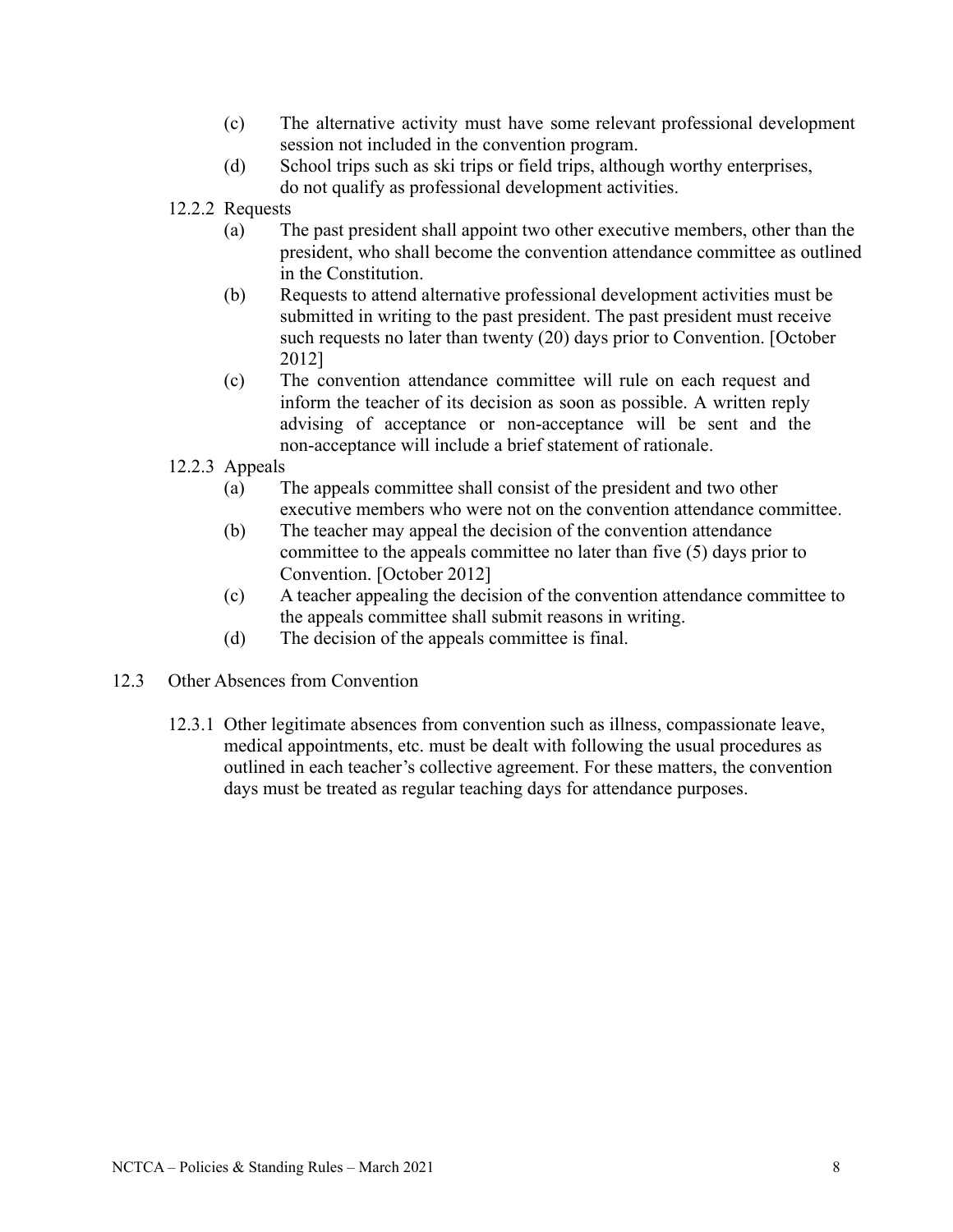# **5. FEE & EXPENSE GUIDELINES FOR SPEAKERS AND CHAIRPERSONS**

5.1 The fee schedule for speakers should be as follows

| $\sigma$ . The red sendance for speakers should be as follows |               |                          |
|---------------------------------------------------------------|---------------|--------------------------|
|                                                               |               | <b>Last Reviewed</b>     |
| 5.1.1 Feature speakers (maximum)                              | \$35,000      | (May 2021)               |
| 5.1.3 one hour session                                        | \$300         | (May 2021)               |
| one and a half hour                                           | \$340         | (May 2020)               |
| two hour session                                              | \$375         | (May 2021)               |
| three hour session (half day)                                 | $$425 - $475$ | (May 2021)               |
| full day session                                              | \$700         | (May 2021)               |
| 5.2 Speaker's expenses                                        |               |                          |
| 5.2.2 the gift shall not exceed                               | \$50          | (after 2006 before 2009) |
| 5.3 Claim for Chairperson                                     | \$50          | (May 2020)               |
| 5.4 Program Committee member gift                             | \$50          |                          |
| 5.5 Office workers                                            |               |                          |
| Experienced                                                   | \$500         | (May 2020)               |
| Inexperienced $(1st$ year)                                    | \$400         | (May 2020)               |
| Parking (with receipts)                                       |               | (February 2007)          |

# **6. REGISTRATION AND PAYMENT OF CONVENTION FEES**

| 7.1 The convention fee                                                              | $$75 + GST$                                              | (April 2016)                                          |
|-------------------------------------------------------------------------------------|----------------------------------------------------------|-------------------------------------------------------|
| 7.5 Guest registration                                                              | fee set by<br><b>ATA</b><br>administrative<br>guidelines |                                                       |
| 7.9 Substitute teachers                                                             | \$0                                                      | (April 2016)                                          |
| <b>8. EXHIBITS</b>                                                                  |                                                          |                                                       |
| 8.2 For profit booth (regular)<br>For profit booth (corner)<br>Not-for-profit booth | \$575<br>\$625<br>\$350                                  | (February 2019)<br>(February 2019)<br>(February 2019) |